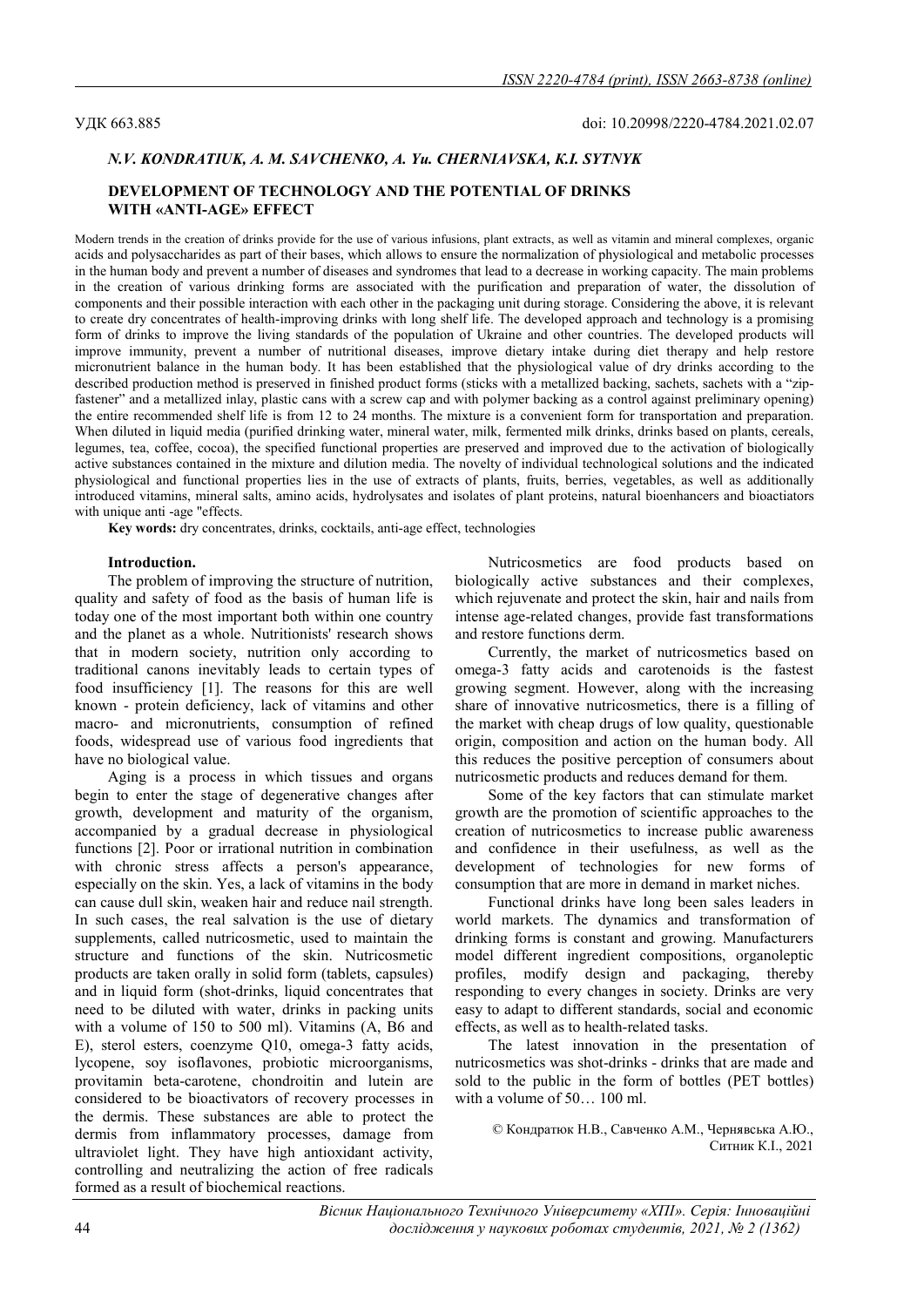Therefore, the purpose of this article is to describe scientific approaches and analysis of factors for the development of shot-drink technology that effectively regulates the aging process of the body in order to slow them down.

# Analysis of literature data and problem statement.

The problem of aging has become a major factor in shaping the strategy of production of beverages with «anti-age» effect.

The benefits of drinking such drinks are increasingly influencing the awareness of the individual's ability to promote beauty from within [3]. With age, the hormonal background changes, there are signs of photoaging, due to natural gravity sagging tissues, reduced rate of recovery of skin cells and all metabolic processes in the dermis. Less and less anti-aging substances are produced. For example, already at the age of 35 the content of coenzyme Q10 decreases almost four times. The amount of hyaluronic acid, collagen and elastin, which maintain moisture, elasticity and density of the skin, decreases by 10–12 years earlier. Therefore, moisturizing and nourishing the skin should be maintained at all times, especially with age and especially inside [4]. Anti-aging medicine is a field based on the advanced achievements of genetics, endocrinology, oncology, immunology, nutrition, nutrition therapy, cosmetology and other related fields. This achieves a key effect: improves the quality of life both physically and psychologically [5].

The phenomenon of population aging is due to a number of reasons. Changes in skin aging include uneven pigmentation, thinning skin, loss of elasticity and strength. As a result, wrinkles and rough texture of the dermis appear.

Ukraine is one of the fastest aging countries in the world. According to forecasts, the share of people over 60 in the total population by 2051 will increase from 20% to 33%. Such trends necessitate the use of increasing resources to maintain the quality of life of the population aged 30-40 years and indicate the need to improve socio-economic policy taking into account demographic trends, including the development of new products with «anti-age» effect [6].

Two types of skin aging have different sources: internal and external; however, their results become synergistic, leading to outdated skin.

External aging is caused by controlled factors and occurs with varying degrees of intensity, due to the negative effects of ultraviolet light, stress, bad habits, poor and unbalanced diet, sleep and rest disorders, deteriorating health [7].

The beverage market is characterized by high competition. Consumers expect non-trivial decisions regarding the composition and organoleptic characteristics. Attractive appearance of packaging and labels, pleasant color and aroma, low calorie and no sugar – these are additional opportunities to use this development to meet the needs of consumers. Therefore, their implementation requires a complex cooking

technology that guarantees the optimal implementation of any color, taste and, of course, the stability of the finished product. In addition, one of the regulating factors of demand and sales is the taste, which is formed due to the content of food acids, sweeteners and plant extracts and / or amino acids; consistency caused by gelling agents of polysaccharide and protein nature, as well as water quality and methods of water treatment.

# Presentation of the main material of the study

Modeling of beverages with «anti-age» effect was carried out based on analytical study of the properties of components and their chemical composition, taking into account the quantitative content of biologically active substances that does not exceed acceptable daily norms and provides preventive and / or therapeutic effect. The content of additionally introduced vitamins and mineral compounds did not exceed 50% of the recommended daily norms of physiological needs of the population in basic nutrients (Order of the Ministry of Education and Science № 1073 of 03.09.2017). Synergistic effects were also taken into account.

Collagen is a structural protein, a building material for connective, bone and cartilage tissues. It is a basic component of the heart muscle, blood vessels, and muscle tissue. Responsible for skin turgor, elasticity, resilience, density and shine of hair, nail strength, smoothness and freedom of movement and good posture, ie for signs of external beauty. In addition, collagen improves tissue regeneration.

In nature, there are up to 16 types of collagen, each of which contains a different set of amino acids and plays a role in the body. Experts identify four main types of collagen:

- type I: the most studied and present in the human body form (about 90% of all collagen contained in the human body). This type of collagen is involved in the formation of skin, bones, tendons, teeth, blood vessels and connective tissue;

- type II: has a lower density than collagen type I and is the basis of cartilage, giving flexibility and strength to the joints;

- type III: the second most common type of collagen in the body, the main function of which is to maintain the structure of muscles, blood vessels, large arteries, internal organs, including the intestines; forms the structure of collagen fibers of type I.

- type IV. It is the main component of the basement membranes - the deep layer of skin that connects the dermis and epidermis. In addition, type IV collagen is involved in the «construction» of the lens of the eye. This protein is not able to form collagen fibers. Unlike the first three types, it belongs to the class of non-fibrillar collagen and exists in the form of a thin threedimensional lattice network [8].

Hyaluronic acid (HA) is an important component in the human body because it has unique physicochemical and biological properties, including biocompatibility and high hydrophilicity.

One of the important functions of HA in the joints is the binding of water, as a result of which the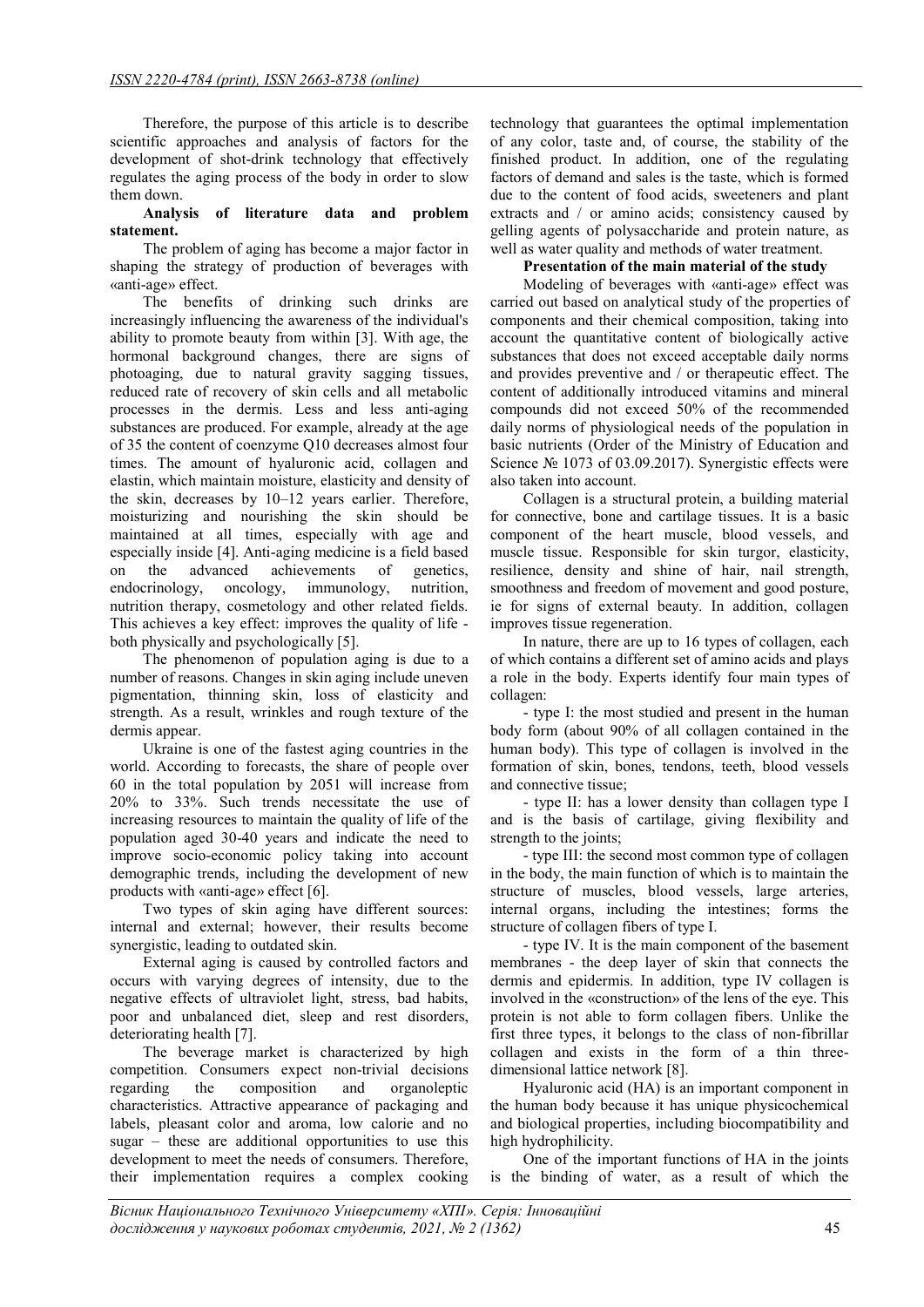intercellular fluid acquires the state of a jelly-like matrix. Biocompatibility with collagen fibers, other proteins and components of the intercellular fluid allows you to create a so-called «buffer layer», which determines the strength and elasticity of connective tissues [9].

With a sufficient level of hyaluronic acid, the skin is saturated with moisture and has good elasticity. But over time, the signs of aging are becoming more common, primarily due to the negative effects of ultraviolet light, lack of water in the body, eating disorders and skin care. The synthesis of HA is slowed down, as in the case of collagen. The skin becomes drier and wrinkles are formed.

It is well known that the deficiency of collagen and hyaluronic acid in the body can be supplemented with food and dietary supplements.

Fish collagen is a protein obtained during the processing of scales and skin of deep-sea fish. It is easily absorbed in the intestines and enters the circulatory system, is absorbed one and a half times faster than animal and vegetable. Due to the optimal (low) molecular weight and similarity of chemical composition with human protein, fish collagen belongs to the first and third types of collagen and has a number of useful properties:

- stimulates the natural formation of collagen in the body;

- maintains skin moisture, increasing its elasticity and resilience;

- smoothes fine wrinkles and prevents new ones;

- has a positive effect on the state of the musculoskeletal system [10].

Green tea helps to rejuvenate the body, slows down the aging process, stops the destruction of collagen fibers [11]. Due to the high content of antioxidants, phenolic compounds or tannin-catechin mixture (TCS), caffeine, theobromine, theophylline, essential oils, vitamins (P, C, B1, B2, K, U, PP, etc.) stimulates the brain, reduces the likelihood of development cancer and type 2 diabetes, strengthens the cardiovascular system, helps to normalize weight [12–14].

Grapes, blueberries – contain natural antioxidants that have a powerful rejuvenating effect, protect the skin from the negative effects of free radicals and the environment, even out complexion, remove pigmentation. In addition, grapes are a source of natural flavonoid - quercetin, a powerful bioactivator of brain activity and neutralizer of age-related changes in the brain. Hyaluronic acid is also part of grapes and makes the berry even more focused on rejuvenation [15, 16].

Licorice root contains glycyrrhizic acid (up to 22%), flavonoids (up to 4.0%), organic acids (up to 4.6%), minerals and others. Glycyrrhizic acid has an antiinflammatory effect, is an effective tool in the fight against colds, infectious diseases, as it inhibits the replication of viruses by stimulating the activity of interferons [17].

Glycyrrhizic acid is 40 times sweeter than sugar, gives the finished drink a pleasant taste and caramel color and puts them in the category of low-calorie. Glycyrrhizin is one of the most powerful bioenhancers (enhancers of the bioavailability of many organic nutrients).

Vitamin C is the strongest antioxidant and immunomodulator, which protects lipoproteins from oxidation and stimulates interferon synthesis, delays the conversion of glucose to sorbitol, accelerates wound healing, affects the synthesis of a number of hormones, regulates hematopoiesis and normalizes capillary permeability. Vitamin C is actively involved in collagen synthesis, regulates metabolism, rids the body of toxins, prevents oxidation of cholesterol and its deposition on the walls of blood vessels (antiatherosclerotic effect), helps fight the body with dermatological and allergic problems, improves skin condition, slows aging [18 ].

Sucralose is a sweetener that is 600 times sweeter than sucrose. The method of production of sucralose is the chlorination of sucrose by replacing the hydroxyl groups on chlorine atoms. Due to this modification, the properties of the substance change very much, but it retains a taste identical to sugar, without any unpleasant taste and aftertaste. Sugar substitute is characterized by high solubility in water and stability during heat treatment [19]. Products made with the addition of sucralose are safe to consume, which has been confirmed by numerous studies [20]. The positive effect on the body is due to the zero glycemic index, lack of calories, which allows the use of sucralose in products for diabetics [21].

Beta-carotene is a vital element - provitamin A, a natural dye of orange and yellow. It has antioxidant properties that help ensure healthy skin, hair and nails. Studies show that a diet rich in phytochemicals (including beta-carotene) helps to strengthen the skin's defenses against the sun's ultraviolet radiation. Due to this protection, the skin retains its elasticity, and sun damage (including small and deep wrinkles and freckles) is reduced [22]. Beta-carotene helps prevent acne and skin rashes, promotes cell renewal.

The developed technology of shot drinks, which have a balanced macronutrient composition and reduced nutritional and increased biological and physiological value, consists of the following stages:

And – reception and preparation of dry components; dosing and mixing of components;

II – water preparation, pasteurization at 80-85 °C for 20-25 minutes;

 $III - adding the dry mixture to the prepared water;$ homogenization to the formation of a colored homogeneous in consistency solution, which allows small insoluble particles of plant extracts;

IV – filtering the finished drink, dosing into the packaging, screw cap, labeling, packaging, storage.

Extracts and powders of plants and berries are obtained ready-made from the manufacturer. Other dry components and water are from suppliers. The prepared dry mixture is sifted through a sieve and dosed into a boiler-homogenizer with prepared water and with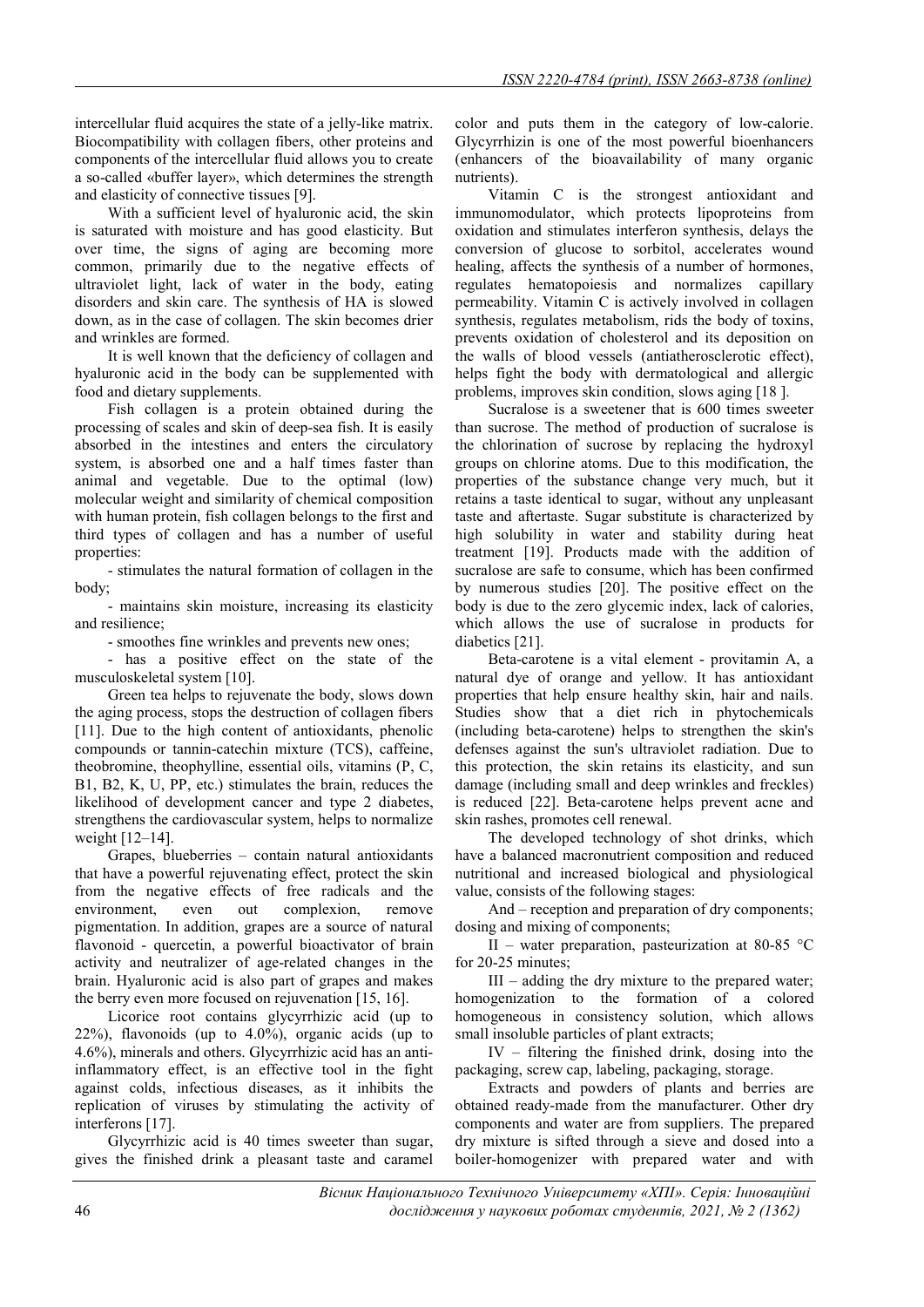moderate stirring pasteurize the solution at 80-85 °С for 10–15 minutes.

This method ensures the stability of biologically active substances that have the ability to destroy at high temperatures, prevents the emergence of opportunistic and pathogenic microflora, provides stability during long-term storage for 12–18 months.

The introduction of dry components into the homogenizer-mixer is carried out in the following sequence: first load the dry matter in the maximum percentage according to the proposed recipes, then add fruit and berry powders and plant extracts, then all other dry recipe components. The components are thoroughly mixed, after which the resulting mixture is unloaded from the homogenizer-mixer into prepared and aseptically treated containers and sieved.

Shot-drinks are a homogeneous solution with unhigh viscosity and flavor, which provides a pleasant experience of consumption. The color is uniform throughout the volume.

Conclusions and prospects for further development of this area.

1. Based on the results of analytical studies, it is established that the problem of aging is spreading rapidly to different segments of the world, especially in Ukraine, so the development of products high in collagen, hyaluronic acid, low calorie is justified and necessary for prevention aging and various diseases associated with a lack of nutrients that are components of shot drinks.

2. The expediency of introducing raw materials, characterized by antioxidant properties and "anti-age" effect, into the composition of functional drinks is shown.

3. It is established that shot drinks can serve as a semi-finished product or supplement for a number of dishes in restaurants and at home, namely:

- the basis for the preparation of health dishs and drinks by diluting detox waters, mineral and table waters, tea, fruit drinks, lemonades, punches, smoothies, fresh juices, etc., which will benefit the development of the range of health dishes;

- Shot-drinks can be a good addition to sweet dishes and desserts as a topping for jellies, mousses, sambuca, curds, creams, cheesecakes, ice cream, etc .; or dressings for fruit salads.

Drinks are recommended as a supplement to the main diet, including that formed during diet therapy. The duration of reception depends on the degree of aging, but it is necessary to consume at least one shot daily in the morning or evening for at least 14–30 days. After that, you can reduce the reception - on alternate days, or take a short break of 10 days and repeat the course again or twice. After that, you can consume shot-drinks 2–3 times a week for 6–12 months.

The developed drinks contain a balanced micro- and macronutrient composition, high content of antioxidants and bioflavonoids and proteins that promote anti-aging processes, improve muscle growth, fill the body with energy and give a good mood.

The conducted researches allow to recommend the developed drinks-shots with «anti-age» effect to the diet of those who adhere to diets, do sports and fitness and maintain their beauty and youth.

### Список літератури

1. Ципріян В. І. Гігієна харчування з основами нутриціології: підручник. Київ: Медицина, 2007. 528 с.

2. Zhu, Y., Yu, X., Ge, Q., Li, J., Wang, D., Wei, Y., & Ouyang, Z. Antioxidant and anti-aging activities of polysaccharides from Cordyceps cicadae. International Journal of Biological<br>Macromolecules. 2020. Vol. 157. P. 394-400. doi: Macromolecules. 2020. Vol. 157. P. 394-400. doi: https://doi.org/10.1016/j.ijbiomac.2020.04.163

3. Catarina Faria-Silva, Andreia Ascenso, Ana M. Costa, Joana Marto, Manuela Carvalheiro, Helena Margarida Ribeiro, Sandra Simões. Feeding the skin: A new trend in food and cosmetics convergence. Trends in Food Science & Technology. 2020. Vol. 95. Р. 21-32. doi: https://doi.org/10.1016/j.tifs.2019.11.015

4. Что нужно знать об антиэйдж-средствах от преждевременного старения. URL https://www.buro247.ru/beauty/skin-care/12-mar-2018-what-you-

should-know-about-anti-aging.html (дата звернення: 15.11.2021). 5. Все, что вы хотели знать об anti-age терапии. URL: https://harpersbazaar.com.ua/beauty/skin/vse-chto-vi-hoteli-znat-obanti-age-terapii/ (дата звернення: 15.11.2021).

6. Крентовська О. П. Старіння населення як детермінуючий фактор удосконалення державної соціальної політики в Україні: Збірник наукових праць Національної академії державного управління при Президентові України. 2009. Вип. 2. С. 245-254.

7. Ramos-e-Silva, M., Celem, L. R., Ramos-e-Silva, S., & Fucci-da-Costa, A. P. Anti-aging cosmetics: Facts and controversies. Clinics in Dermatology, 2013. Vol. 31(6). Р. 750–758. doi: https://doi.org/10.1016/j.clindermatol.2013.05.013

8. Коллаген, его состав и свойства. URL: https://biovit.ua/news/Zdorovyiy-obraz-zhizni/kollagen-secretmolodosti (дата звернення: 15.11.2021).

9. Сигаева Н. Н., Колесов С. В., Назаров П. В., Вильданова Р. Р. Химическая модификация гиалуроновой кислоты и ее применение в медицине. Вестник Башкирского университета. 2012. Т.17. №3. С. 1220-1241.

10. Основные преимущества рыбного коллагена. URL: https://monsterlab.com.ua/osnovnye-preimushchestva-rybnogokollagena/ (дата звернення: 15.11.2021).

11. Puxvadee Chaikul, Tawanun Sripisut, Setinee Chanpirom, Naphatsorn Ditthawutthikul. Anti-skin aging activities of green tea (Camelliasinensis (L) Kuntze) in B16F10 melanoma cells and human skin fibroblasts. European Journal of Integrative Medicine. 2020. Vol. 40. Р. 101-202. doi: https://doi.org/10.1016/j.eujim.2020.101212

12. Hiroyasu Iso, Chigusa Date, Kenji Wakai, Mitsuru Fukui, Akiko Tamakoshi, JACC Study Group. The relationship between green tea and total caffeine intake and risk for self-reported type 2 diabetes among Japanese adults. Ann Intern Med. 2006. Vol.144(8). Р. 54-62. doi: 10.7326/0003-4819-144-8-200604180-00005

13. Shinichi Kuriyama. The Relation between Green Tea Consumption and Cardiovascular Disease as Evidenced by Epidemiological Studies. The Journal of Nutrition. 2008. Vol. 138 (8), P. 1548–1553. doi: https://doi.org/10.1093/jn/138.8.1548S

14. Stephen Hsu, Douglas Dickinson, James Borke, Douglas S Walsh, Joseph Wood, Haiyan Qin, Julia Winger, Henna Pearl, George Schuster, Wendy B Bollag. Green tea polyphenol induces caspase 14 in epidermal keratinocytes via MAPK pathways and reduces psoriasiform lesions in the flaky skin mouse model. Exp Dermatol. 2007. Vol. 16(8). P. 678-684. doi: 10.1111/j.1600-0625.2007.00585.x

15. Экстракт виноградных косточек (Vitis Vinifera Seed Extract). URL: https://haircolor.org.ua/ingredienty-kosmetiki/204 ekstrakt-vinogradnyih-kostochek-vitis-vinifera-seed-extract.html (дата звернення: 15.11.2021).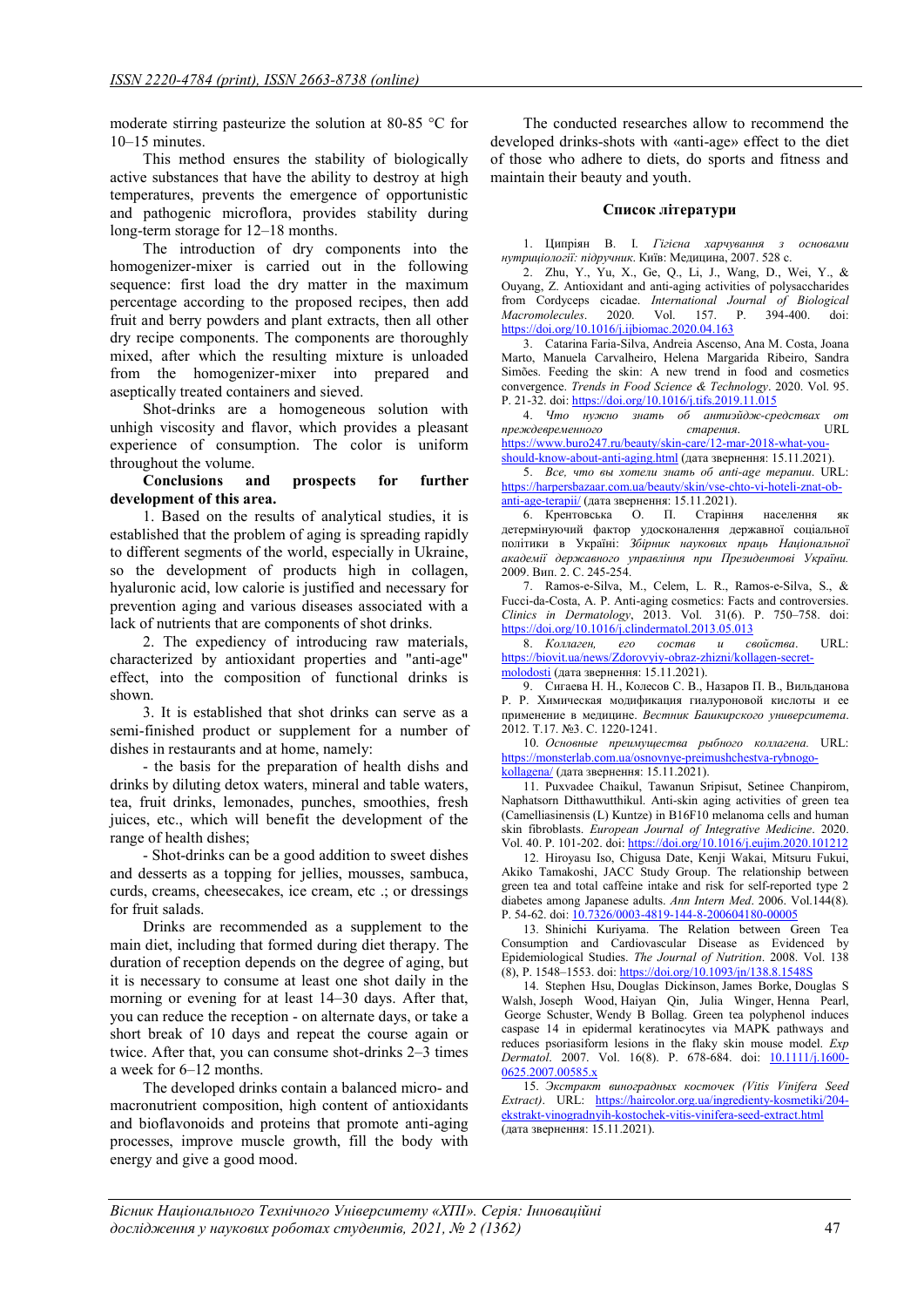16. Экстракт черники – его целебные свойства. URL: https://prymaflora.com/ru/article/ekstrakt-cherniki-ego-celebnyesvoystva (дата звернення: 15.11.2021).<br>17. Glycyrrhizae radices.

17. Glycyrrhizae *radices*. URL: https://liktravy.ua/ru/useful/encyclopedia-of-herbs/solodky-koreni (дата звернення: 15.11.2021).

18. Аскорбиновая кислота: польза и вред. URL: https://www.anadolumedicalcenter.ru/news/askorbinovaya-kislotapolza-i-vred/ (дата звернення: 15.11.2021).

19. Канарская З. А., Демина Н. В. Тенденции в производстве сахарозаменителей. Вестник Казанского технологического университета. 2012. №9. С. 145.

20. Куракина А. Н., Красина И. Б. Тарасенко Н. А., Филиппова Е. В. Функциональные ингредиенты в производстве кондитерських изделий. Функциональные исследования. 2015.  $N<sub>2</sub>6$  (3). C. 468.

21. Сукралоза – лучший сахарозаменитель. URL: https://1000.menu/table/24608-sukraloza-luchshii-saxarozamenitel (дата звернення: 15.11.2021).

### References (transliterated)

1. Tsypriyan V. I. Hihiyena kharchuvannya z osnovamy nutrytsiolohiyi: pidruchnyk [Food hygiene with the basics of nutritional science: guide]. Kyyiv, Medytsyna, 2007. 528 p.

2. Zhu, Y., Yu, X., Ge, Q., Li, J., Wang, D., Wei, Y., & Ouyang, Z. Antioxidant and anti-aging activities of polysaccharides from Cordyceps cicadae.. International Journal of Biological Macromolecules. 2020, Vol. 157. p. 394-400.

doi: https://doi.org/10.1016/j.ijbiomac.2020.04.163

3. Catarina Faria-Silva, Andreia Ascenso, Ana M. Costa, Joana Marto, Manuela Carvalheiro, Helena Margarida Ribeiro, Sandra Simões. A new trend in food and cosmetics convergence. Trends in Food Science & Technology. 2020, Vol. 95, p. 21-32.

doi: https://doi.org/10.1016/j.tifs.2019.11.015

4. Chto nuzhno znatʹ ob antyeydzh-sredstvakh vid peredchasnoho starinnya [What you need to know about anti-aging drugs]. Avaliable at: https://www.buro247.ru/beauty/skin-care/12 mar-2018-what-you-should-know-about-anti-aging.html (accessed: 15.11.2021).

5. *Vse, chto vy khotely znat' ob anti-age terapyy* [Everything] you wanted to know about anti-age therapy.]. Avaliable at: https://harpersbazaar.com.ua/beauty/skin/vse-chto-vi-hoteli-znat-obanti-age-terapii/ (accessed: 15.11.2021).

6. Krentovsʹka O. P. Starinnya naselennya yak determinuyuchyy faktor udoskonalennya derzhavnoyi sotsialʹnoyi polityky v Ukrayini [Older population is a determinating factor for improving the state social policy in Ukraine]. Zbirnyk naukovykh pratsʹ Natsionalʹnoyi akademiyi derzhavnoho upravlinnya pry Prezydentovi Ukrayiny [Library of Science Works of the National Academy of State Administration under the President of Ukraine]. 2009, Vo. 2, p. 245-254.

7. Ramos-e-Silva, M., Celem, L. R., Ramos-e-Silva, S., & Fucci-da-Costa, A. P. Anti-aging cosmetics: Facts and controversies. Clinics in Dermatology. 2013, Vol. 31(6), p 750–758.

doi: https://doi.org/10.1016/j.clindermatol.2013.05.013

8. Kollahen, eho sostav y svoystva [Collagen, its composition and properties]. Avaliable at: https://biovit.ua/news/Zdorovyiy-obrazzhizni/kollagen-secret-molodosti (accessed: 15.11.2021).

9. Syhaeva N. N., Kolesov S. V., Nazarov P. V., Vylʹdanova R. R. Khymycheskaya modyfykatsyya hyaluronovoy kysloty y ee prymenenye v medytsyne [Chemical modification of hyaluronic acid

and its use in medicine]. Vestnyk Bashkyrskoho unyversyteta [Bulletin of the Bashkir University]. 2012, vol.17 (3), p. 1220-1241.

10. Osnovnye preymushchestva rybnoho kollahena [The main benefits of fish collagen]. Avaliable at: https://monsterlab.com.ua/osnovnye-preimushchestva-rybnogokollagena/ (accessed: 15.11.2021).

11. Puxvadee Chaikul, Tawanun Sripisut, Setinee Chanpirom, Naphatsorn Ditthawutthikul. Anti-skin aging activities of green tea (Camelliasinensis (L) Kuntze) in B16F10 melanoma cells and human skin fibroblasts. European Journal of Integrative Medicine. 2020, Vol. 40, p. 101-202.

doi: https://doi.org/10.1016/j.eujim.2020.101212

12. Hiroyasu Iso, Chigusa Date, Kenji Wakai, Mitsuru Fukui, Akiko Tamakoshi, JACC Study Group. The relationship between green tea and total caffeine intake and risk for self-reported type 2 diabetes among Japanese adults. Ann Intern Med. 2006, Vol. 144(8), p. 54-62.

doi: 10.7326/0003-4819-144-8-200604180-00005

13. Shinichi Kuriyama. The Relation between Green Tea Consumption and Cardiovascular Disease as Evidenced by Epidemiological Studies. The Journal of Nutrition. 2008, Vol. 138 (8), p. 1548–1553.

doi: https://doi.org/10.1093/jn/138.8.1548S

14. Stephen Hsu, Douglas Dickinson, James Borke, Douglas S Walsh, Joseph Wood, Haiyan Qin, Julia Winger, Henna Pearl, George Schuster, Wendy B Bollag. Green tea polyphenol induces caspase 14 in epidermal keratinocytes via MAPK pathways and reduces psoriasiform lesions in the flaky skin mouse model. Exp Dermatol. 2007, Vol. 16(8), p. 678-684. doi: 10.1111/j.1600- 0625.2007.00585.x

15. Ekstrakt vynohradnykh kostochek (Vitis Vinifera Seed Extract) [Grape seed extract (Vitis Vinifera Seed Extract)]. Avaliable at: https://haircolor.org.ua/ingredienty-kosmetiki/204-ekstraktvinogradnyih-kostochek-vitis-vinifera-seed-extract.html (accessed:  $15.11.2021$ 

16. Ekstrakt chernyky – eho tselebnye svoystva [Blueberry extract - its healing properties]. Avaliable at: https://prymaflora.com/ru/article/ekstrakt-cherniki-ego-celebnye-

svoystva (accessed: 15.11.2021).

17. Glycyrrhizae radices. Avaliable at: https://liktravy.ua/ru/useful/encyclopedia-of-herbs/solodky-koreni (accessed: 15.11.2021).

18. Askorbynovaya kyslota: pol'za y vred [Ascorbic acid: benefits and harms]. Avaliable at: https://www.anadolumedicalcenter.ru/news/askorbinovaya-kislotapolza-i-vred/ (accessed: 15.11.2021).

19. Kanarskaya Z. A., Demyna N. V. Tendentsyy v proyzvodstve sakharozamenyteley [Trends in the production of sweeteners]. Vestnyk Kazanskoho tekhnolohycheskoho unyversyteta [Bulletin of Kazan Technological University]. 2012, vol9, p. 145.

20. Kurakina A. N., Krasina I. B. Tarasenko N. A., Filippova Ye. V. Funktsional'nyye ingrediyenty v proizvodstve konditers'kikh izdeliy [Functional ingredients in the production of confectionery products]. Funktsional'nyye issledovaniya [Functional studies]. 2015, vol.6 (3), p. 468.

21. Sukraloza – luchshiy sakharozamenitel' [Sucralose is the best sweetener]. Available at: https://1000.menu/table/24608sukraloza-luchshii-saxarozamenitel (accessed: 15.11.2021).

Надійшла (received) 19.11.2021

### Відомості про авторів / Сведения об авторах / About the Authors

Кондратюк Наталія Вячеславівна (Кондратюк Наталья Вячеславовна, Kondratiuk Nataliia Vyacheslavivna - кандидат технічних наук, доцент кафедри харчових технологій, Дніпровський національний університет імені Олеся Гончара, м. Дніпро, Україна; ORCID: http://orcid.org/0000-0002-0919-8979;

e-mail: kondratjukn3105@gmail.com.